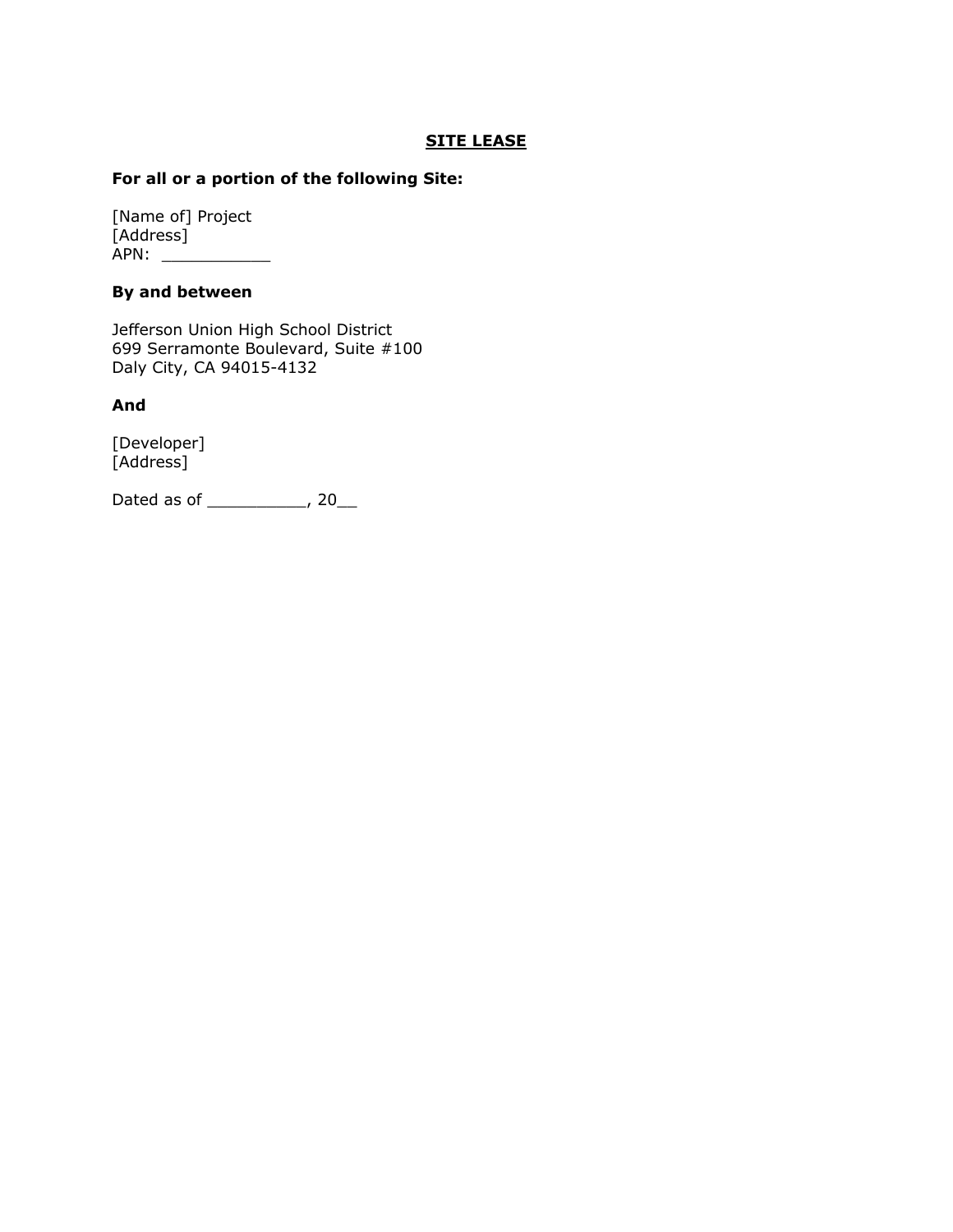#### **SITE LEASE**

This site lease ("Site Lease") dated as of \_\_\_\_\_\_\_\_\_\_, 20\_\_ ("Effective Date"), is made and entered into by and between the Jefferson Union High School District, a school district duly organized and validly existing under the laws of the State of California, as lessor ("District"), and \_\_\_\_\_\_\_\_\_\_\_\_\_\_\_\_\_\_\_\_\_\_ ("Developer"), a [California corporation] duly organized and existing under the laws of the State of [California], as lessee (together, the "Parties").

#### **RECITALS**

**WHEREAS**, the District currently owns a parcel of land located at [Address], known as [Name of] School, as more particularly described in **Exhibit A** and shown on **Exhibit B** attached hereto and incorporated herein by this reference ("Site"); and

**WHEREAS**, the District desires to provide for the development and construction of certain work to be performed on portions of the Site, including construction of improvements to be known as the [Name of] Project ("Project"); and

**WHEREAS**, as more particularly described in the Facilities Lease between the Parties dated as of the Effective Date, the Developer agrees to perform the work of the Project and lease the completed Project and Site back to the District ("Facilities Lease"), which Facilities Lease is incorporated herein by this reference; and

**WHEREAS**, the Governing Board of the District ("Board") has determined that it is in the best interests of the District and for the common benefit of the citizens residing in the District to construct the Project by leasing the Site to Developer and by immediately entering into the Facilities Lease under which District will construct the Project and lease back the completed Project and Site from Developer; and

**WHEREAS**, the District further determines that it has entered into this Site Lease and the Facilities Lease pursuant to Education Code section 17406 as the best available and most expeditious means for the District to satisfy its substantial need for the facilities to be provided by the Project and to accommodate and educate District students; and

**WHEREAS**, this Site Lease and Facilities Lease are awarded based on a competitive solicitation process pursuant to Education Code section 17406 and in compliance with the required procedures and guidelines for evaluating the qualifications of proposers adopted and published by the Board to the proposer providing the best value to the school district, taking into consideration the proposer's demonstrated competence and professional qualifications necessary for the satisfactory performance of the services required; and

**WHEREAS**, the selection of the Developer was conducted in a fair and impartial manner; and

**WHEREAS**, based on the above findings, the District is authorized under Education Code section 17406 to lease the Site to Developer and to have Developer develop and cause the construction of the Project thereon and lease the completed Project and Site back to the District by means of the Facilities Lease, and the Board has duly authorized the execution and delivery of this Site Lease in order to effectuate the foregoing; and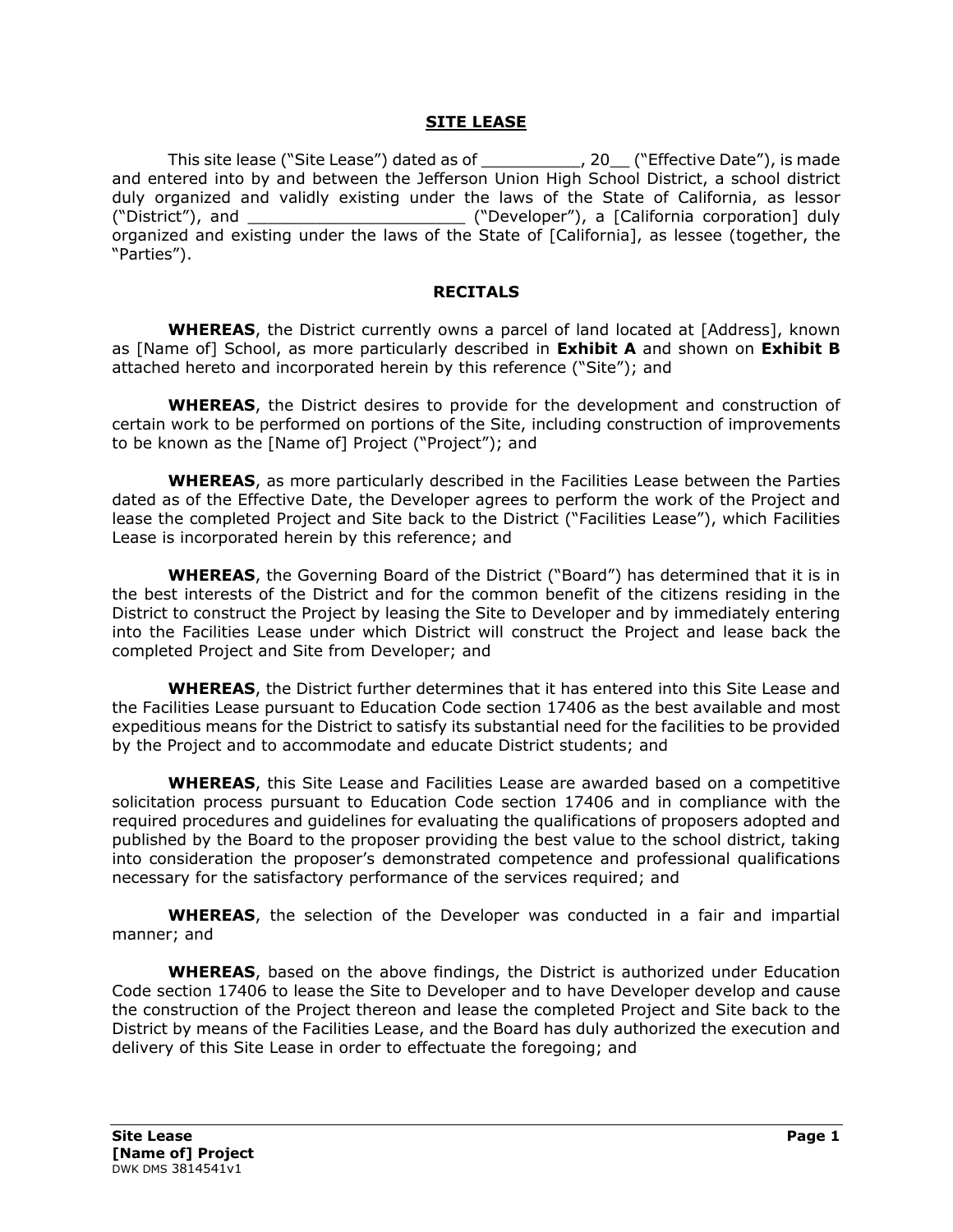**WHEREAS**, the Parties have performed all acts, conditions and things required by law to exist, to have happened, and to have been performed prior to and in connection with the execution and entering into this Site Lease, and those conditions precedent do exist, have happened, and have been performed in regular and due time, form, and manner as required by law, and the Parties hereto are now duly authorized to execute and enter into this Site Lease; and

**WHEREAS**, Developer as lessee is authorized and competent to lease the Site from District and to develop and cause the construction of the Project on the Site, and has duly authorized the execution and delivery of this Site Lease.

**NOW, THEREFORE**, in consideration of the promises and of the mutual covenants contained herein, and other valuable consideration, the receipt and sufficiency of which is hereby acknowledged, the Parties hereto do hereby agree as follows:

# **1. Definitions**

Unless the context clearly otherwise requires, all words and phrases defined in the Facilities Lease shall have the same meaning in this Site Lease.

# **2. Exhibits**

The following Exhibits are attached to and by reference incorporated and made a part of this Site Lease.

**2.1. Exhibit A - Legal Description of the Site**: The legal description of the real property constituting the Site.

**2.2. Exhibit B - Description of the Project**: The map or diagram depiction of the Project on the Site.

# **3. Lease of the Site**

The District hereby leases to the Developer, and the Developer hereby leases from the District the Site, subject only to Permitted Encumbrances, in accordance with the provisions of this Site Lease, to have and to hold for the term of this Site Lease. This Site Lease shall only take effect if the Facilities Lease is executed by the District and Developer within three (3) days of execution of this Site Lease.

# **4. Leaseback of the Project and Site**

The Parties agree that the completed Project and Site will be leased back to the District pursuant to the Facilities Lease for the term thereof.

# **5. Term**

The term of this Site Lease shall commence as of the Effective Date and shall terminate on the last day of the Term of the Facilities Lease, provided the District has paid to the Developer, or its assignee, all payments which may be due under the Facilities Lease, and provided this Site Lease has not been terminated pursuant to the termination provisions of the Facilities Lease.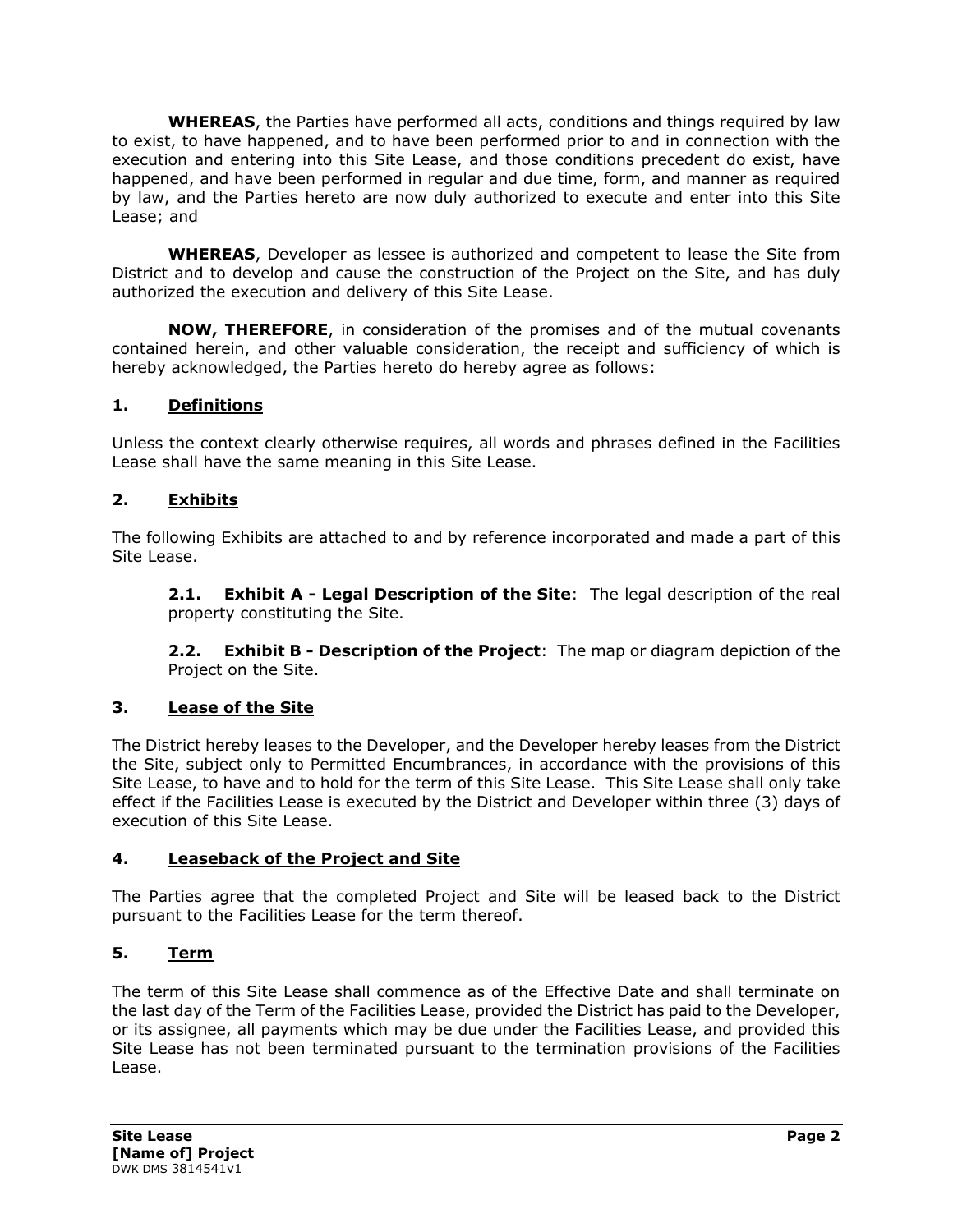# **6. Payment**

In consideration for the lease of the Site by the District to the Developer and for other good and valuable consideration, the Developer shall pay One Dollar (\$1.00) to the District upon execution of this Site Lease.

# **7. Termination**

# **7.1. Termination Upon Purchase of Project**

If the District exercises its option to purchase the Project pursuant to the Facilities Lease, then this Site Lease shall terminate concurrently with the District's buy out and termination of the Facilities Lease.

# **7.2. Termination Due to Default by Developer**

If Developer defaults pursuant to the provision(s) of the Facilities Lease and the District terminates the Facilities Lease pursuant to the Facilities Lease provision(s) allowing termination, then the Developer shall be deemed to be in default of this Site Lease and this Site Lease shall also terminate at the same time as the Facilities Lease.

# **7.3. Termination Due to Default by District**

If District defaults pursuant to the provision(s) of the Facilities Lease, the Developer, or its assignee, will have the right, for the then remaining term of this Site Lease, to:

#### **7.3.1.** Take possession of the Site.

**7.3.2.** If it deems it appropriate, cause appraisal of the Site and a study of the then reasonable uses thereof.

**7.3.3.** Re-let the Site; and

**7.3.4.** Stop all Work associated with the Site Lease.

# **8. Title to Site**

During the term of this Site Lease, the District shall hold fee title to the Site, including the Site, and nothing in this Site Lease or the Facilities Lease shall change, in any way, the District's ownership interest in the Site.

#### **9. Improvements**

Title to all improvements made on the Site during the term hereof shall be held, vest and transfer pursuant to the terms of the Facilities Lease.

# **10. No Merger**

The leaseback of the completed Project and Site by the Developer to the District pursuant to the Facilities Lease shall not effect or result in a merger of the estates of the District in the Site, and the Developer shall continue to have a leasehold estate in the Site pursuant to this Site Lease throughout the term hereof.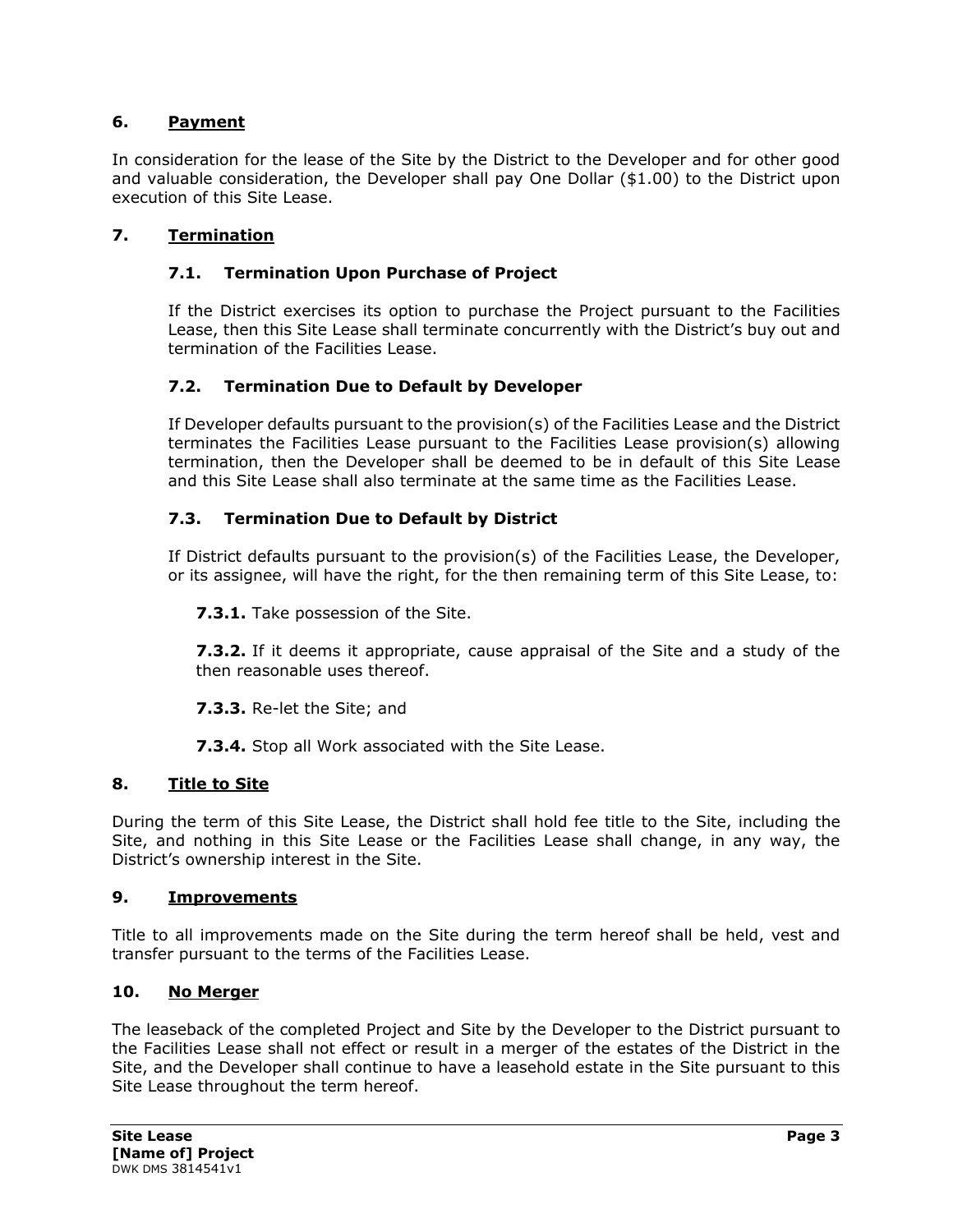# **11. Right of Entry**

The District reserves the right for any of its duly authorized representatives to enter upon the Site at any reasonable time to inspect the same, provided the District follows all safety precautions required by the Developer.

# **12. Quiet Enjoyment**

Subject to any rights the District may have under the Facilities Lease (in the absence of an Event of Default) to possession and enjoyment of the Site, the District hereby covenants and agrees that it will not take any action to prevent the Developer from having quiet and peaceable possession and enjoyment of the Site during the term hereof and will, at the request of the Developer, to the extent that it may lawfully do so, join in any legal action in which the Developer asserts its right to such possession and enjoyment.

# **13. Waste**

The Developer agrees that at all times that it is in possession of the Site, it will not commit, suffer or permit any waste on the Site, and that it will not willfully or knowingly use or permit the use of the Site for any illegal purpose or act.

# **14. Further Assurances and Corrective Instruments**

The Parties shall, from time to time, execute, acknowledge and deliver, or cause to be executed, acknowledged and delivered, such supplements hereto and such further instruments as may reasonably be required for correcting any inadequate or incorrect description of the Site hereby leased or intended so to be or for carrying out the expressed intention of this Site Lease and the Facilities Lease.

# **15. Representations of the District**

The District represents, covenants and warrants to the Developer as follows:

# **15.1. Due Organization and Existence**

The District is a school district, duly organized and existing under the Constitution and laws of the State of California.

# **15.2. Authorization**

The District has the full power and authority to enter into, to execute and to deliver this Site Lease, and to perform all of its duties and obligations hereunder, and has duly authorized the execution of this Site Lease.

# **15.3. No Violations**

To the best of the District's actual knowledge, neither the execution and delivery of this Site Lease nor the Facilities Lease, nor the fulfillment of or compliance with the terms and conditions hereof or thereof, nor the consummation of the transactions contemplated hereby or thereby, conflicts with or results in a breach of the terms, conditions or provisions of any restriction or any agreement or instrument to which the District is now a party or by which the District is bound, or constitutes a default under any of the foregoing, or results in the creation or imposition of any lien, charge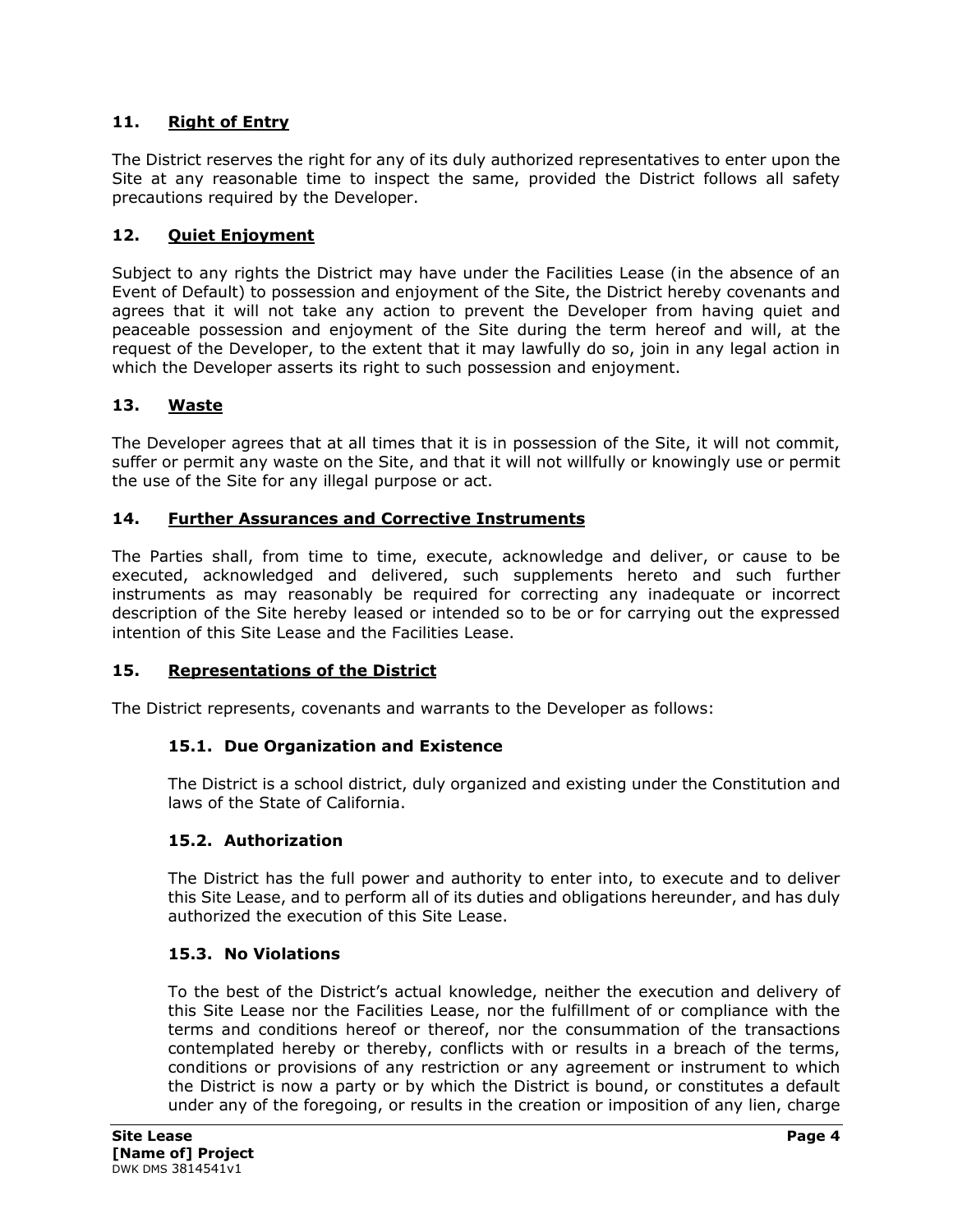or encumbrance whatsoever upon any of the property or assets of the District, or upon the Site, except Permitted Encumbrances.

# **15.4. CEQA Compliance**

The District has complied with all assessment requirements imposed upon it by the California Environmental Quality Act (Public Resource Code Section 21000 *et seq.* ("CEQA") in connection with the Project, and no further environmental review of the Project is necessary pursuant to CEQA before the construction of the Project may commence.

# **15.5. Condemnation Proceedings**

**15.5.1.** District covenants and agrees, but only to the extent that it may lawfully do so, that so long as this Site Lease remains in effect, the District will not seek to exercise the power of eminent domain with respect to the Project so as to cause a full or partial termination of this Site Lease and the Facilities Lease.

**15.5.2.** If for any reason the foregoing covenant is determined to be unenforceable or in some way invalid, or if District should fail or refuse to abide by such covenant, then, to the extent they may lawfully do so, the Parties agree that the financial interest of Developer shall be as indicated in the Facilities Lease.

# **15.6. Use and Zoning**

To the best of the District's actual knowledge, the Site is properly zoned for its intended purpose and the use or activities contemplated by this Site Lease will not conflict with local, state or federal law.

# **15.7. Taxes**

To the best of the District's actual knowledge, all taxes and assessments are paid current and such taxes and assessments will continue to be paid to the extent that the District is not exempt.

# **16. Representations of the Developer**

The Developer represents, covenants and warrants to the District as follows:

# **16.1. Due Organization and Existence**

The Developer is a [California company] duly organized and existing under the laws of the State of [California], has power to enter into this Site Lease and the Facilities Lease; is possessed of full power to lease, leaseback, and hold real and personal property and has duly authorized the execution and delivery of all of the aforesaid agreements.

# **16.2. Authorization**

The Developer has the full power and authority to enter into, to execute and to deliver this Site Lease, and to perform all of its duties and obligations hereunder, and has duly authorized the execution of this Site Lease.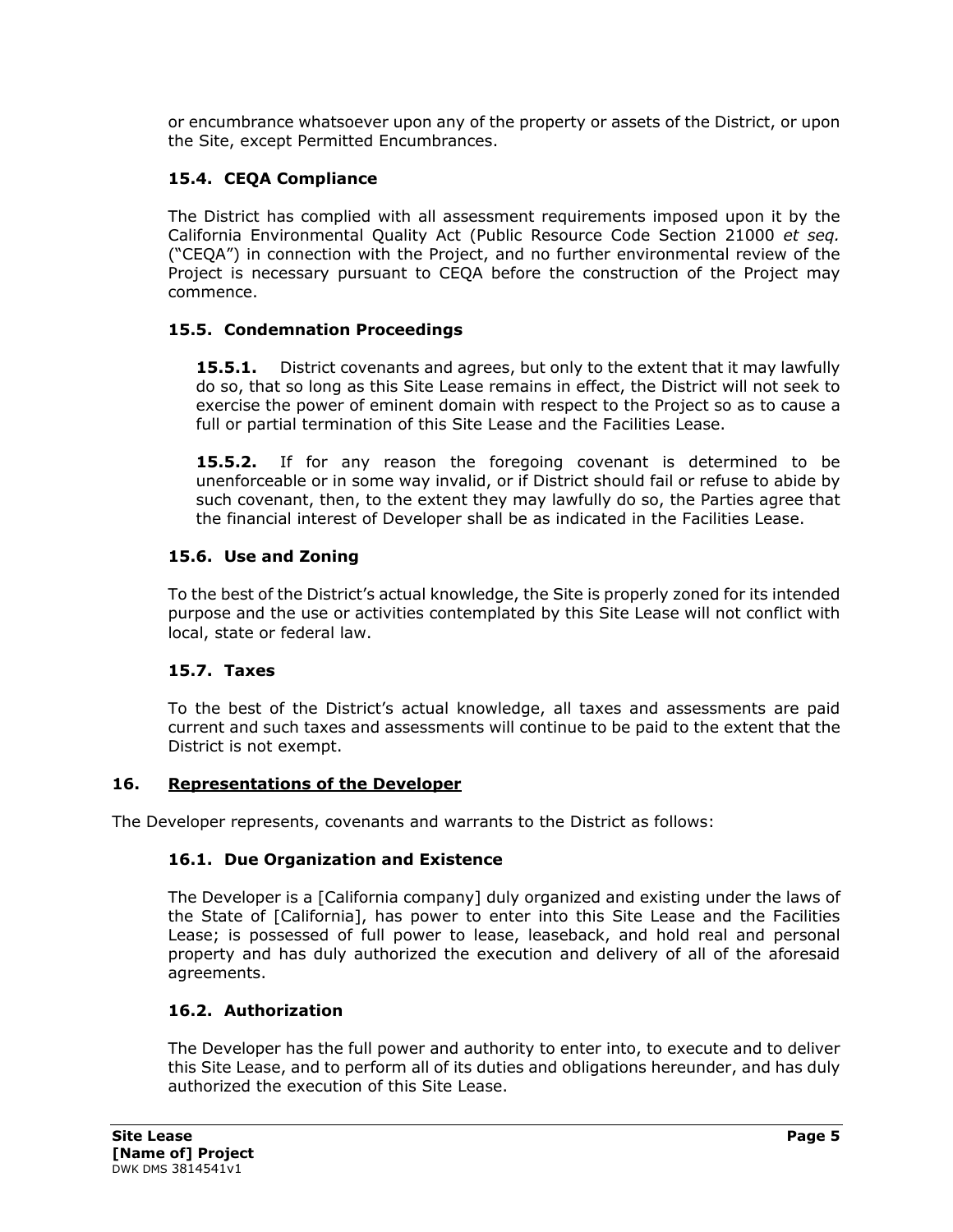# **16.3. No Violations**

Neither the execution and delivery of this Site Lease or the Facilities Lease, nor the fulfillment of or compliance with the terms and conditions hereof or thereof, nor the consummation of the transactions contemplated hereby or thereby, conflicts with or results in a breach of the terms, conditions or provisions of any restriction or any agreement or instrument to which the Developer is now a party or by which the Developer is bound, or constitutes a default under any of the foregoing, or results in the creation or imposition of any lien, charge or encumbrance whatsoever upon any of the property or assets of the Developer, or upon the Site, except for Permitted Encumbrances.

# **16.4. No Bankruptcy**

Developer is not now nor has it ever been in bankruptcy or receivership.

# **16.5. No Litigation**

There is no pending or, to the knowledge of Developer, threatened action or proceeding before any court or administrative agency which will materially adversely affect the ability of Developer to perform its obligations under this Site Lease or the Facilities Lease.

# **17. Insurance and Indemnity**

The Developer and the District shall comply with the insurance requirements and the indemnity requirements as indicated in the Facilities Lease.

# **18. Assignment and Subleasing**

This Site Lease may be assigned and/or the Site subleased, as a whole or in part, by the Developer only upon the prior written consent of the District to such assignment or sublease, which shall not be unreasonably withheld.

# **19. Restrictions on District**

The District agrees that it will not mortgage, sell, encumber, assign, transfer or convey the Site or any portion thereof during the term of this Site Lease in any way that would interfere with or diminish Developer's interests indicated in this Site Lease.

# **20. Liens and Further Encumbrances**

Developer agrees to keep the Site and every part thereof free and clear of any and all encumbrances and/or liens, including without limitation, pledges, charges, encumbrances, claims, mechanic liens and/or other liens for or arising out of or in connection with work or labor done, services performed, or materials or appliances used or furnished for or in connection with the Site or the Project. Pursuant to the Facilities Lease, Developer further agrees to pay promptly and fully and discharge any and all claims on which any encumbrance and/or lien may or could be based, and to save and hold District free and harmless from any and all such liens, mortgages, and claims of liens and suits or other proceedings pertaining thereto. This subsection does not apply to Permitted Encumbrances.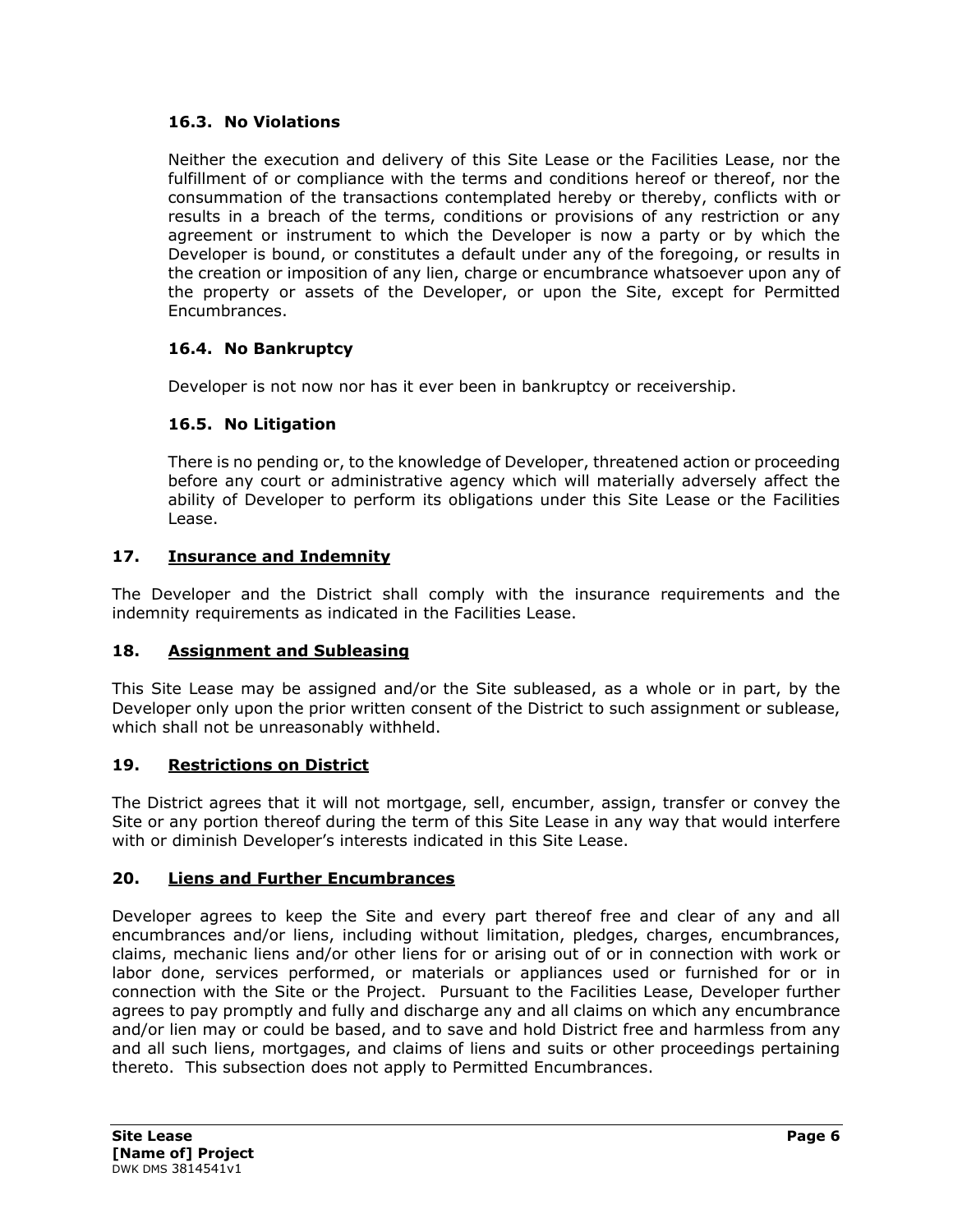#### **21. Notices**

All notices, certificates or other communications hereunder shall be sufficiently given and shall be deemed to have been received five (5) days after deposit in the United States mail in registered or certified form with postage fully prepaid or one (1) business day after deposit with an overnight delivery service with proof of actual delivery:

Jefferson Union High School District 699 Serramonte Boulevard, Suite #100 Daly City, CA 94015-4132 Attn: [Name, Title]

#### **With a copy to: With a copy to:**

Dannis Woliver Kelley 2087 Addison Street, 2nd Floor Berkeley, CA 94704 Attn: Lauren M. Charneski

#### **If to District: If to Developer:**

[Developer] [Address] [City], [State] [Zip Code] Attn: [Name, Title]

The Developer and the District, by notice given hereunder, may designate different addresses to which subsequent notices, certificates or other communications will be sent.

#### **22. Binding Effect**

This Site Lease shall inure to the benefit of and shall be binding upon the Developer and the District and their respective successors and assigns.

#### **23. No Additional Waiver Implied by One Waiver**

In the event any agreement contained in this Site Lease should be breached by either party and thereafter waived by the other party, such waiver shall be limited to the particular breach so waived and shall not be deemed to waive future compliance with any term hereof or any other breach hereunder.

#### **24. Severability**

In the event any provision of this Site Lease shall be held invalid or unenforceable by any court of competent jurisdiction, such holding shall not invalidate or render unenforceable any other provision hereof, unless elimination of such invalid provision materially alters the rights and obligations embodied in this Site Lease or the Facilities Lease.

#### **25. Amendments, Changes and Modifications**

Except as to the termination rights of both Parties as indicated in the Facilities Lease, this Site Lease may not be amended, changed, modified, altered or terminated without the written agreement of both Parties hereto.

#### **26. Obligations Absolute**

The Developer agrees that the obligations of the Developer are absolute and unconditional and not subject to any charges or setoffs against the District whatsoever.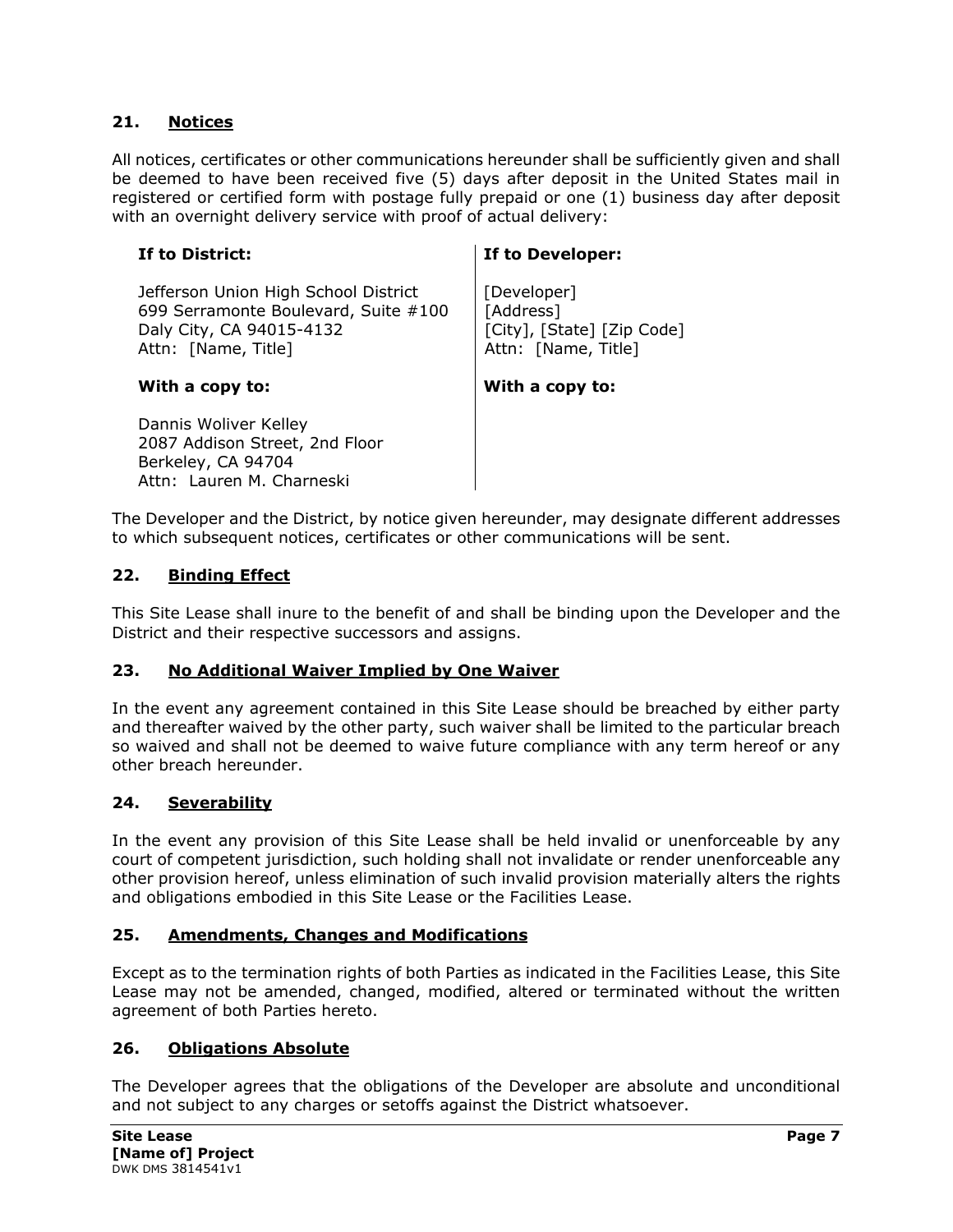# **27. Execution in Counterparts**

This Site Lease may be executed in several counterparts, each of which shall be an original and all of which shall constitute one and the same instrument.

# **28. Developer and District Representatives**

Whenever under the provisions of this Site Lease approval by the Developer or the District is required, or the Developer or the District is required to take some action at the request of the other, such approval or such request shall be given for the Developer by the Developer Representative and for the District by the District Representative, and any party hereto shall be authorized to rely upon any such approval or request.

# **29. Applicable Law**

This Site Lease shall be governed by and construed in accordance with the laws of the State of California, and venued in the County within which the Site is located.

# **30. Attorney's Fees**

If either party brings an action or proceeding involving the Site or to enforce the terms of this Site Lease or to declare rights hereunder, each party shall bear the cost of its own attorneys' fees.

# **31. Captions**

The captions or headings in this Site Lease are for convenience only and in no way define, limit or describe the scope or intent of any provisions or sections of this Site Lease.

# **32. Prior Agreements**

This Site Lease and the corresponding Facilities Lease collectively contain all of the agreements of the Parties hereto with respect to any matter covered or mentioned in this Site Lease and no prior agreements or understanding pertaining to any such matter shall be effective for any purpose.

# **33. Further Assurances**

Parties shall promptly execute and deliver all documents and instruments reasonably requested to give effect to the provisions of this Site Lease.

# **34. Recitals Incorporated**

The Recitals set forth at the beginning of this Site Lease are hereby incorporated into its terms and provisions by this reference.

# **35. Time of the Essence**

Time is of the essence with respect to each of the terms, covenants, and conditions of this Site Lease.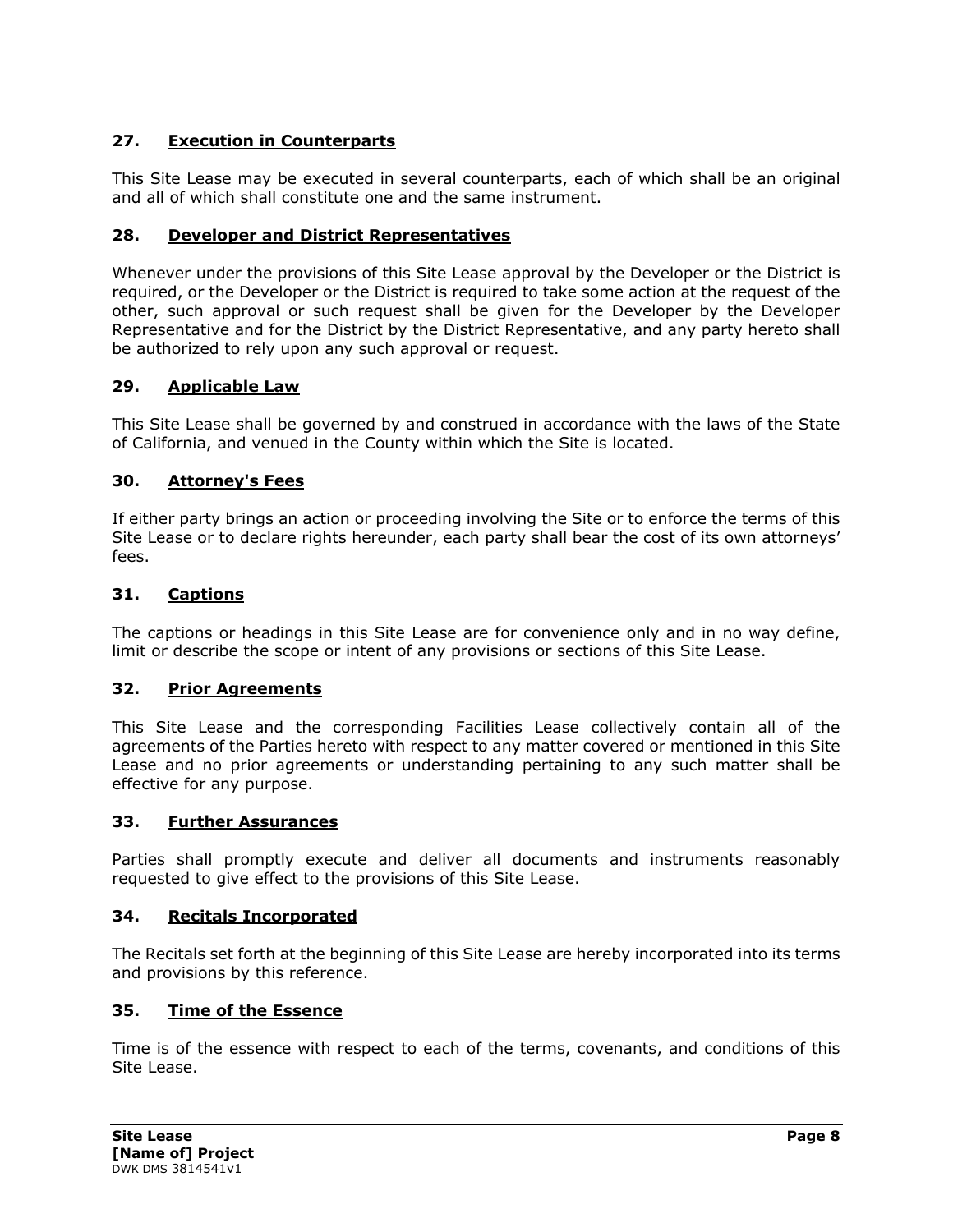#### **36. Force Majeure**

A party shall be excused from the performance of any obligation imposed in this Site Lease and the exhibits hereto for any period and to the extent that a party is prevented from performing such obligation, in whole or in part, as a result of delays caused by the other party or third parties, a governmental agency or entity, an act of God, war, terrorism, civil disturbance, forces of nature, fire, flood, earthquake, or strikes or lockouts, and such nonperformance will not be a default hereunder or a grounds for termination of this Site Lease.

# **37. Interpretation**

None of the Parties hereto, nor their respective counsel, shall be deemed the drafters of this Site Lease or the Facilities Lease for purposes of construing the provisions of each. The language in all parts of this Site Lease shall in all cases be construed according to its fair meaning, not strictly for or against any of the Parties hereto.

**IN WITNESS WHEREOF**, the Parties have caused this Site Lease to be executed by their respective officers who are duly authorized, as of the Effective Date.

**ACCEPTED AND AGREED** on the date indicated below:

| Jefferson Union High School District | [Developer]                                                                                                                                                                                                                         |
|--------------------------------------|-------------------------------------------------------------------------------------------------------------------------------------------------------------------------------------------------------------------------------------|
|                                      | $\mathsf{By:}\n \overline{\phantom{aa}}$                                                                                                                                                                                            |
|                                      |                                                                                                                                                                                                                                     |
|                                      | <b>Title:</b> The contract of the contract of the contract of the contract of the contract of the contract of the contract of the contract of the contract of the contract of the contract of the contract of the contract of the c |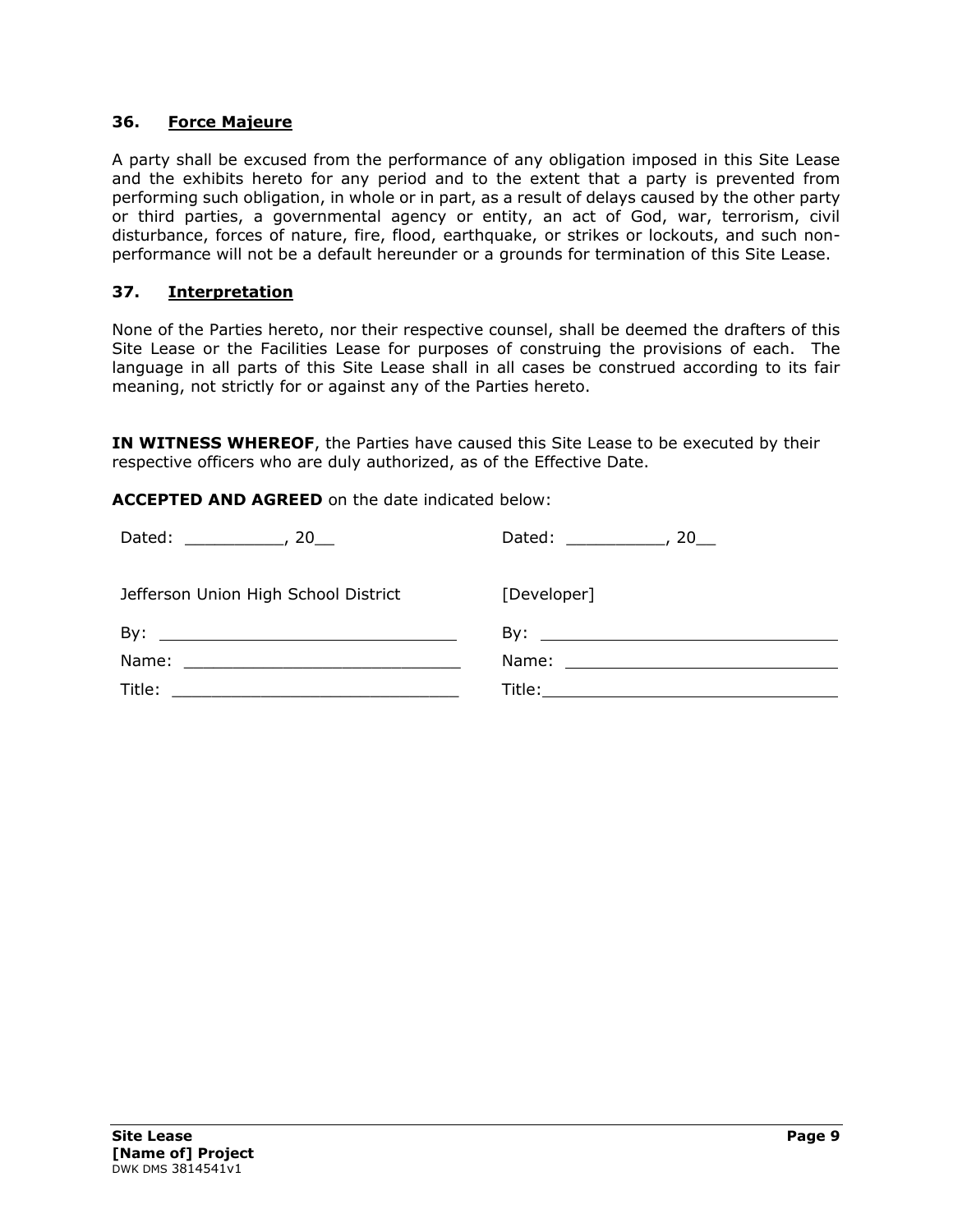# **EXHIBIT A**

# **LEGAL DESCRIPTION OF SITE**

# **Attached is the Legal Description for:**

[Name of] Project [Address] APN: \_\_\_\_\_\_\_\_\_\_\_

**<INSERT>**